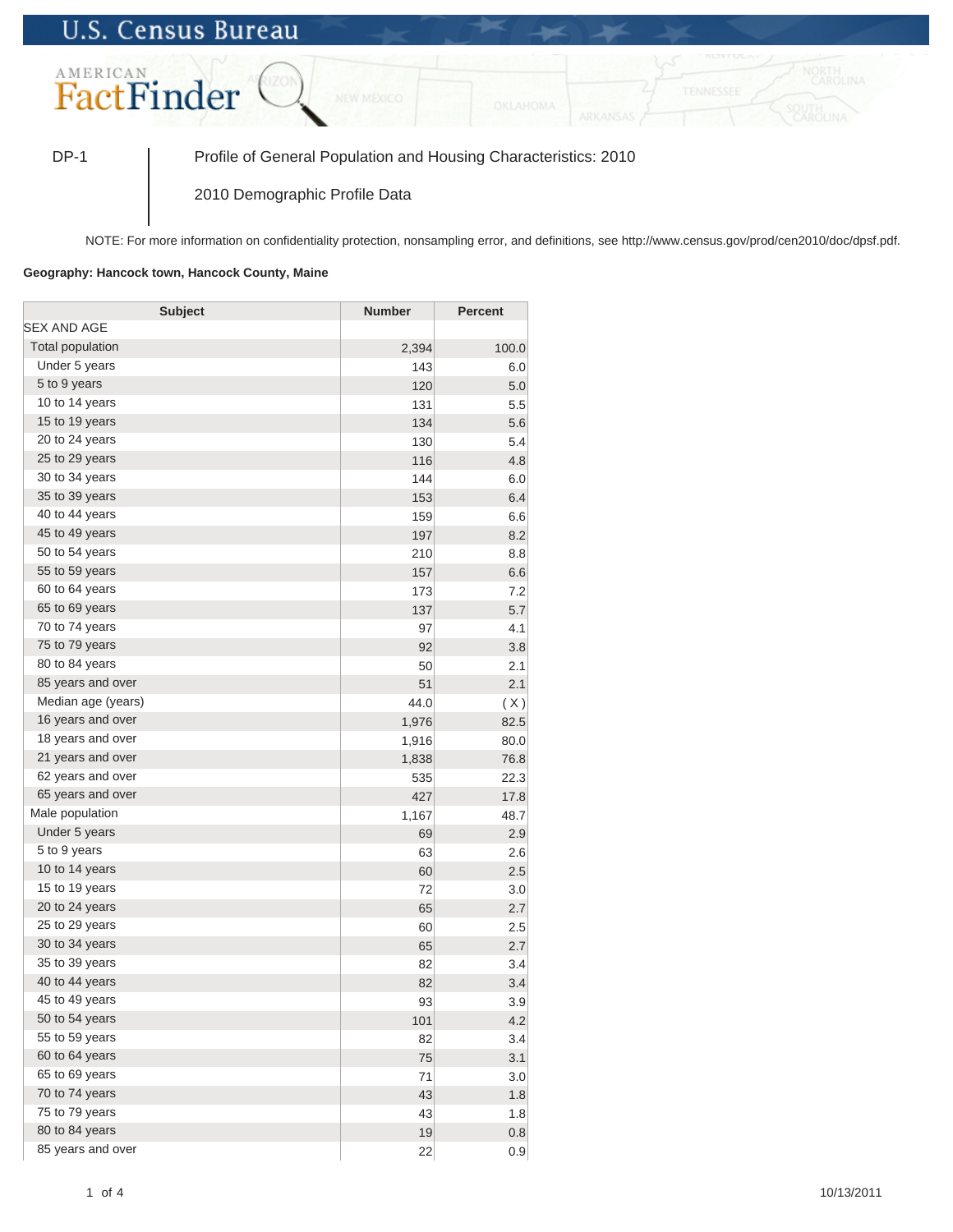| <b>Subject</b>                                      | <b>Number</b> | <b>Percent</b> |
|-----------------------------------------------------|---------------|----------------|
| Median age (years)                                  | 43.1          | (X)            |
| 16 years and over                                   | 962           | 40.2           |
| 18 years and over                                   | 924           | 38.6           |
| 21 years and over                                   | 887           | 37.1           |
| 62 years and over                                   | 251           | 10.5           |
| 65 years and over                                   | 198           | 8.3            |
| Female population                                   | 1,227         | 51.3           |
| Under 5 years                                       | 74            | 3.1            |
| 5 to 9 years                                        | 57            | 2.4            |
| 10 to 14 years                                      | 71            | 3.0            |
| 15 to 19 years                                      | 62            | 2.6            |
| 20 to 24 years                                      | 65            | 2.7            |
| 25 to 29 years                                      | 56            | 2.3            |
| 30 to 34 years                                      | 79            | 3.3            |
| 35 to 39 years                                      | 71            | 3.0            |
| 40 to 44 years                                      | 77            | 3.2            |
| 45 to 49 years                                      | 104           | 4.3            |
| 50 to 54 years                                      | 109           | 4.6            |
| 55 to 59 years                                      | 75            | 3.1            |
| 60 to 64 years                                      | 98            | 4.1            |
| 65 to 69 years                                      | 66            | 2.8            |
| 70 to 74 years                                      | 54            | 2.3            |
| 75 to 79 years                                      | 49            | 2.0            |
| 80 to 84 years                                      | 31            | 1.3            |
| 85 years and over                                   | 29            | 1.2            |
| Median age (years)                                  | 45.1          |                |
| 16 years and over                                   | 1,014         | (X)<br>42.4    |
| 18 years and over                                   |               |                |
| 21 years and over                                   | 992           | 41.4           |
| 62 years and over                                   | 951           | 39.7           |
| 65 years and over                                   | 284           | 11.9           |
| <b>RACE</b>                                         | 229           | 9.6            |
| <b>Total population</b>                             |               |                |
| One Race                                            | 2,394         | 100.0          |
| White                                               | 2,356         | 98.4           |
| <b>Black or African American</b>                    | 2,313         | 96.6           |
| American Indian and Alaska Native                   | 11            | 0.5            |
| Asian                                               | 11            | 0.5            |
| Asian Indian                                        | 17            | 0.7            |
|                                                     | 1             | 0.0            |
| Chinese                                             | 3             | 0.1            |
| Filipino                                            | 2             | 0.1            |
| Japanese                                            | 3             | 0.1            |
| Korean                                              | 3             | 0.1            |
| Vietnamese                                          | 2             | 0.1            |
| Other Asian [1]                                     | 3             | 0.1            |
| Native Hawaiian and Other Pacific Islander          | 0             | 0.0            |
| Native Hawaiian                                     | 0             | 0.0            |
| Guamanian or Chamorro                               | 0             | 0.0            |
| Samoan                                              | 0             | 0.0            |
| Other Pacific Islander [2]                          | 0             | 0.0            |
| Some Other Race                                     | 4             | 0.2            |
| Two or More Races                                   | 38            | 1.6            |
| White; American Indian and Alaska Native [3]        | 19            | 0.8            |
| White; Asian [3]                                    | 8             | 0.3            |
| White; Black or African American [3]                | 3             | 0.1            |
| White; Some Other Race [3]                          | 5             | 0.2            |
| Race alone or in combination with one or more other |               |                |
| races: [4]<br>White                                 |               |                |
|                                                     | 2,349         | 98.1           |
| <b>Black or African American</b>                    | 16            | 0.7            |
| American Indian and Alaska Native                   | 32            | 1.3            |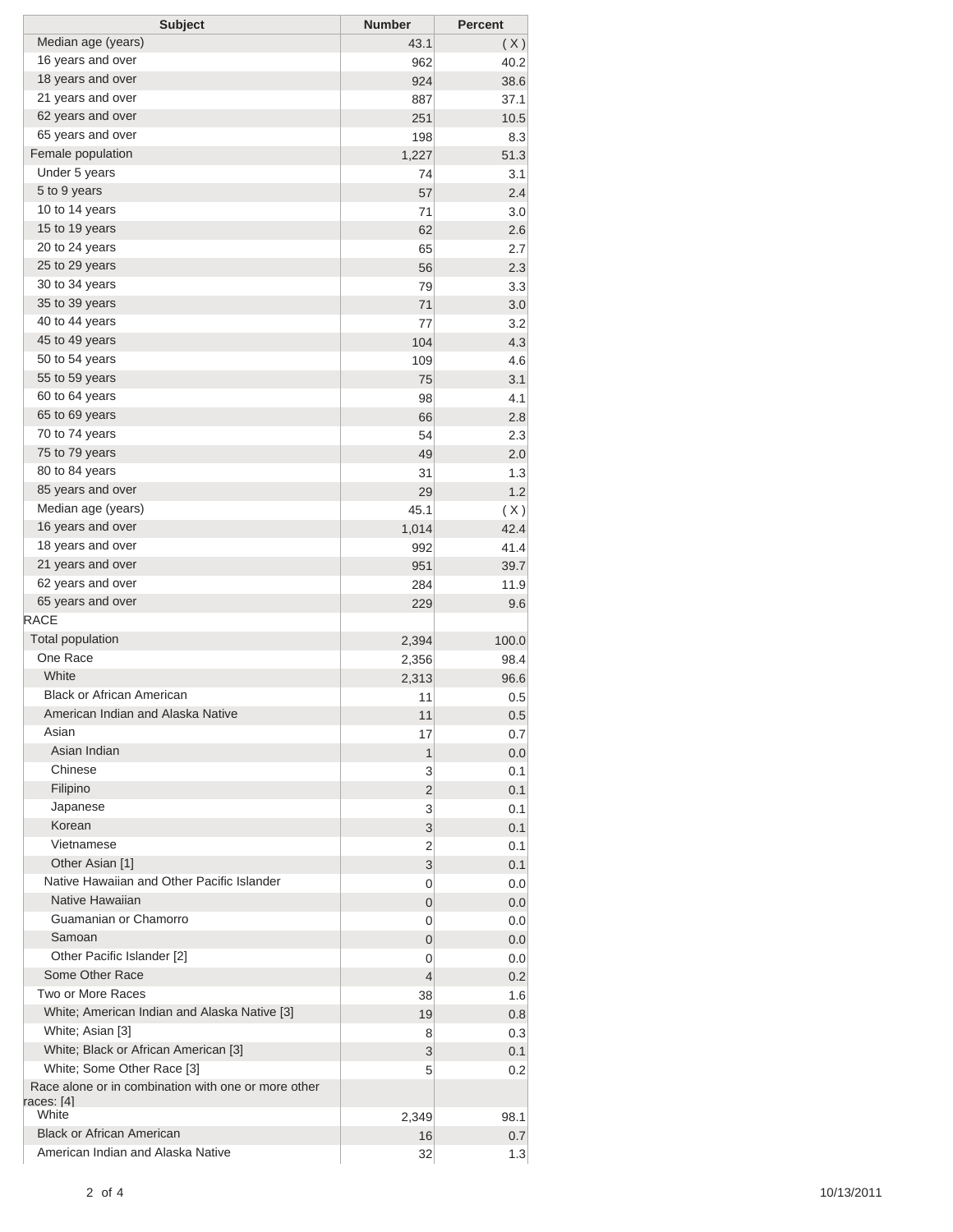| <b>Subject</b>                                                                    | <b>Number</b> | <b>Percent</b> |
|-----------------------------------------------------------------------------------|---------------|----------------|
| Asian                                                                             | 26            | 1.1            |
| Native Hawaiian and Other Pacific Islander                                        | 0             | 0.0            |
| Some Other Race                                                                   | 10            | 0.4            |
| HISPANIC OR LATINO                                                                |               |                |
| <b>Total population</b><br>Hispanic or Latino (of any race)                       | 2,394         | 100.0          |
| Mexican                                                                           | 32            | 1.3            |
| <b>Puerto Rican</b>                                                               | 19<br>3       | 0.8<br>0.1     |
| Cuban                                                                             | 1             | 0.0            |
| Other Hispanic or Latino [5]                                                      | 9             | 0.4            |
| Not Hispanic or Latino                                                            | 2,362         | 98.7           |
| HISPANIC OR LATINO AND RACE                                                       |               |                |
| <b>Total population</b>                                                           | 2,394         | 100.0          |
| Hispanic or Latino                                                                | 32            | 1.3            |
| White alone                                                                       | 22            | 0.9            |
| <b>Black or African American alone</b>                                            | 0             | 0.0            |
| American Indian and Alaska Native alone                                           | 2             | 0.1            |
| Asian alone                                                                       | 0             | 0.0            |
| Native Hawaiian and Other Pacific Islander alone                                  | 0             | 0.0            |
| Some Other Race alone                                                             | 2             | 0.1            |
| <b>Two or More Races</b>                                                          | 6             | 0.3            |
| Not Hispanic or Latino                                                            | 2,362         | 98.7           |
| White alone                                                                       | 2,291         | 95.7           |
| <b>Black or African American alone</b><br>American Indian and Alaska Native alone | 11            | 0.5            |
| Asian alone                                                                       | 9             | 0.4            |
| Native Hawaiian and Other Pacific Islander alone                                  | 17            | 0.7            |
| Some Other Race alone                                                             | 0             | 0.0            |
| <b>Two or More Races</b>                                                          | 2<br>32       | 0.1<br>1.3     |
| <b>RELATIONSHIP</b>                                                               |               |                |
| Total population                                                                  | 2,394         | 100.0          |
| In households                                                                     | 2,382         | 99.5           |
| Householder                                                                       | 1,044         | 43.6           |
| Spouse [6]                                                                        | 516           | 21.6           |
| Child                                                                             | 567           | 23.7           |
| Own child under 18 years                                                          | 435           | 18.2           |
| Other relatives                                                                   | 77            | 3.2            |
| Under 18 years                                                                    | 31            | 1.3            |
| 65 years and over                                                                 | 16            | 0.7            |
| Nonrelatives                                                                      | 178           | 7.4            |
| Under 18 years                                                                    | 12            | 0.5            |
| 65 years and over                                                                 | 15            | 0.6            |
| Unmarried partner                                                                 | 123           | 5.1            |
| In group quarters                                                                 | 12            | 0.5            |
| Institutionalized population                                                      | 0             | 0.0            |
| Male<br>Female                                                                    | 0             | 0.0            |
| Noninstitutionalized population                                                   | 0             | 0.0            |
| Male                                                                              | 12            | 0.5            |
| Female                                                                            | 5<br>7        | 0.2<br>0.3     |
| HOUSEHOLDS BY TYPE                                                                |               |                |
| <b>Total households</b>                                                           | 1,044         | 100.0          |
| Family households (families) [7]                                                  | 670           | 64.2           |
| With own children under 18 years                                                  | 276           | 26.4           |
| Husband-wife family                                                               | 516           | 49.4           |
| With own children under 18 years                                                  | 175           | 16.8           |
| Male householder, no wife present                                                 | 52            | 5.0            |
| With own children under 18 years                                                  | 35            | 3.4            |
| Female householder, no husband present                                            | 102           | 9.8            |
| With own children under 18 years                                                  | 66            | 6.3            |